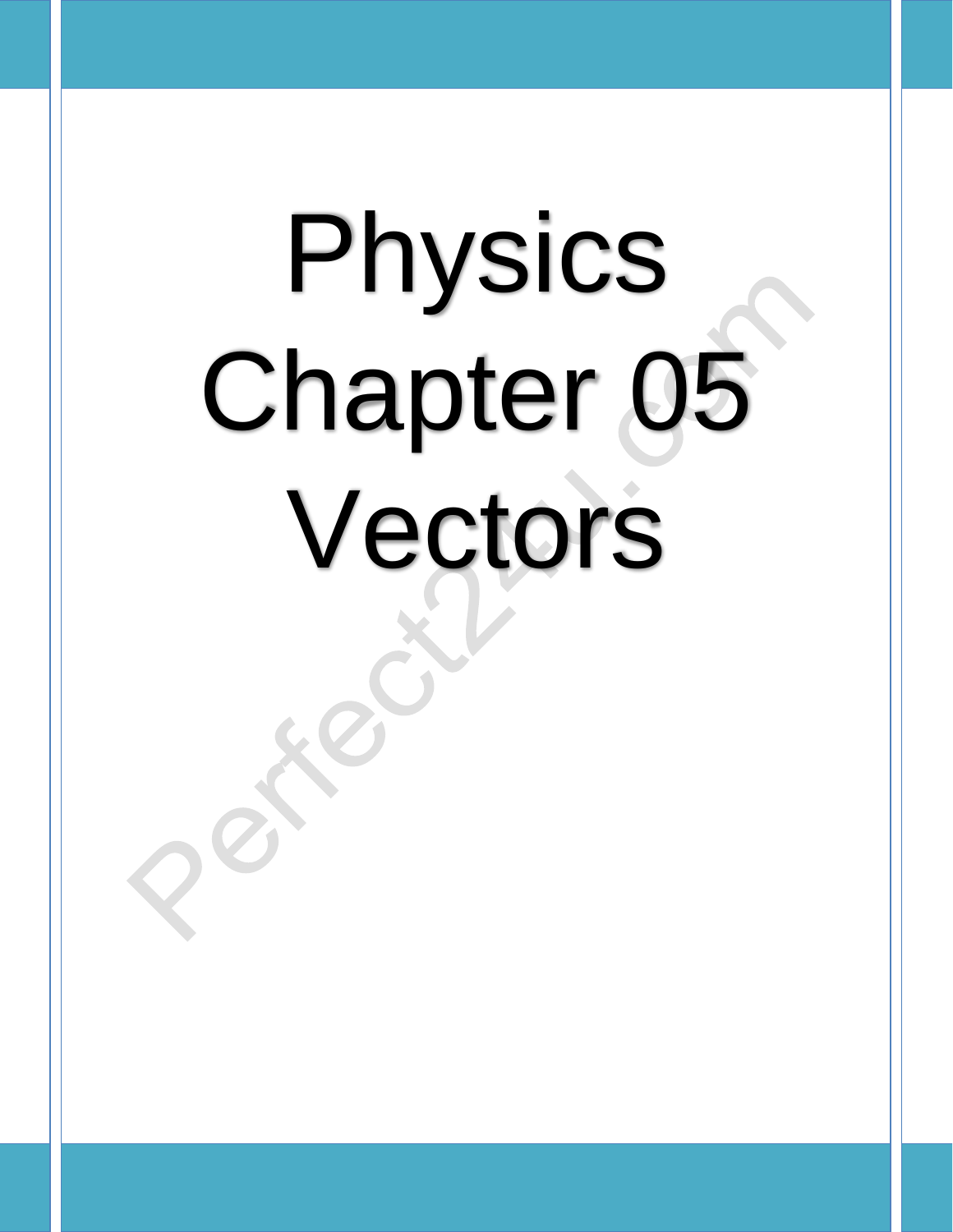# **MCQs**

#### **\_\_\_\_\_\_\_\_\_\_\_ is a scalar quantity.**

A: Distance B: Momentum C: Torque D: Acceleration

Answer: B

#### **\_\_\_\_\_\_\_\_\_ is a vector quantity.**

A: Work B: Density C: Velocity D: Temperature Answer: C

#### **A: Cannot be measured accurately from this data**

B: 3.2 m C: 4.6 m D: 2.3 m Answer: A

#### **What will be the negative of a vector →A**

A: Less than  $\rightarrow$  A in magnitude

B: Equal in magnitude but opposite in direction to that of  $\rightarrow$  A

C: Equal in magnitude but same in direction as  $\rightarrow$  A

D: Greater than  $\rightarrow$  A in magnitude

Answer: B

#### How will a force of 20 N acting on a body be represented on the page of a book?

A: 20 N force of some shape B: A line of specific length according to scale C: Cannot be represented D: 20 N weight Answer: B

#### **A force of 100 N is acting vertically on a body. Find the horizontal component F x**

A: Zero B: 45 N C: 45 N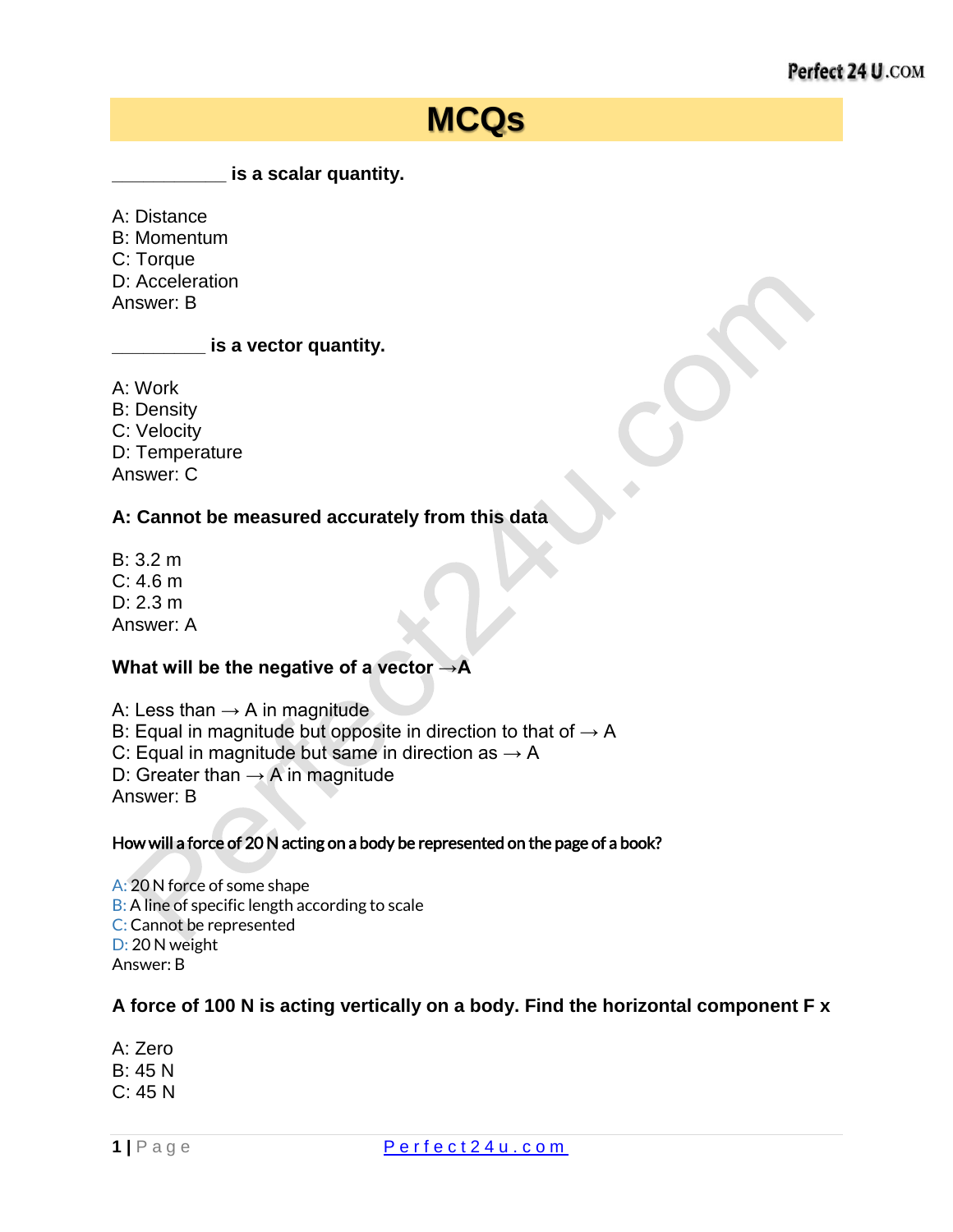D: 150 N Answer: A

#### What is the angle between a vector and its negative vector?

A: Zero B: 90 o C: 180 o D: 360 o Answer: C

#### Which of the given trigonometric function is equal to the ratio cos **θ** / sin **θ** ?

A: cot θ B: tan θ C: sec θ D: sin θ Answer: A

230 dm ^3 milk flows towards the left in a glass tube 1 m long from one end and 610 of water flows towards the right in the same tube from the other end. They meet at the center of the tube. What will be the volume of the mixture?

A: 280 dm ^3 B: 560 dm ^3  $C: 420$  dm ^3 D: 840 dm ^3 Answer: D

wo forces 12 N and 5 N are added together by head to tail rule such that force of 12 N is taken as first force and 5 N is taken as second force. The resultant force has magnitude of 13 N. If we take 5 N as first force and 12 N as second force and add them by head to tail rule then what will be the magnitude of resultant force?

A: 10 N B: 13 N C: 15 N D: 17 N Answer: B

How will a force of 20 N acting on a body be represented on the page of a book?

A: 20 N force of some shape B: A line of specific length according to scale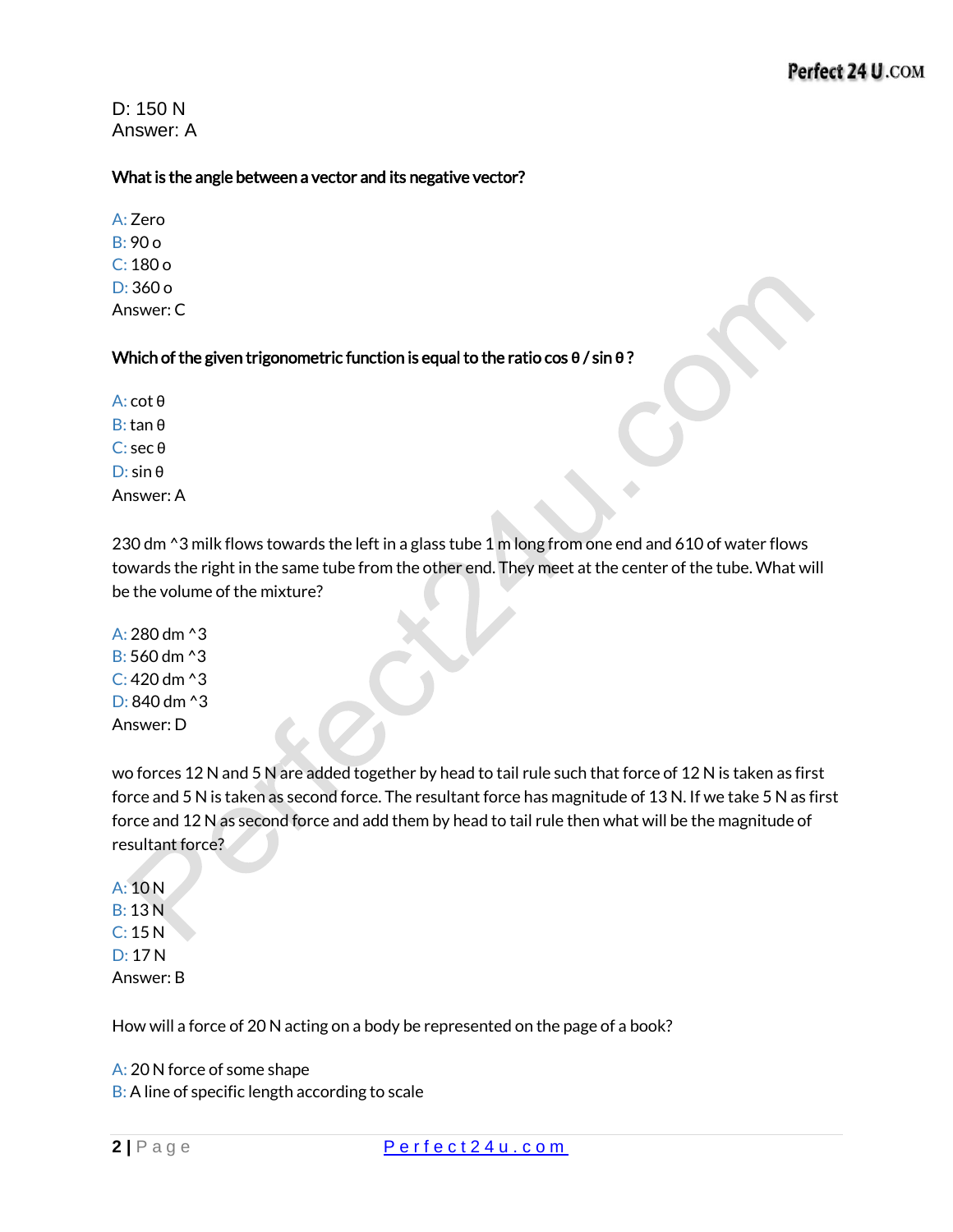# **Fill in the Blanks**

- 1. A **Scalar** has only magnitude.
- 2. A vector has magnitude as well as direction.
- 3. A vector is represented by a straight line. In such a way that its length indicates magnitude and arrow - head indicates **direction** of the vector.
- 4. The angle between rectangular components of a vector is right angle.
- 5. Vector are added or subtracted graphically by **head-to-tail** ruel.
- 6. Distance is a scalar quantity.
- 7. Velocity is a vector quantity.
- 8. The Unit of force in international system of units is newton.
- 9. In a right angle triangle, the side opposite to the right angle is called **hypotenuse.**

# **Questions**

#### **i) Explain scalar and vector quantities. Answer:**

#### **VECTOR QUANTITIES:**

"The physical quantities which are completely specified by their magnitude and direction

are called vector quantities."

#### **EXAMPLE:**

The displacement is a vector quantity which can be explained as

If a drill master asks a boy to move three steps, the boy does not know in which direction he has to move. If, however, he mentions the direction also, the confusion is removed. The distance moved by the boy and the direction of his motion give the magnitude and the direction of the displacement vector respectively. Some examples of vector quantities are force, momentum, velocity etc.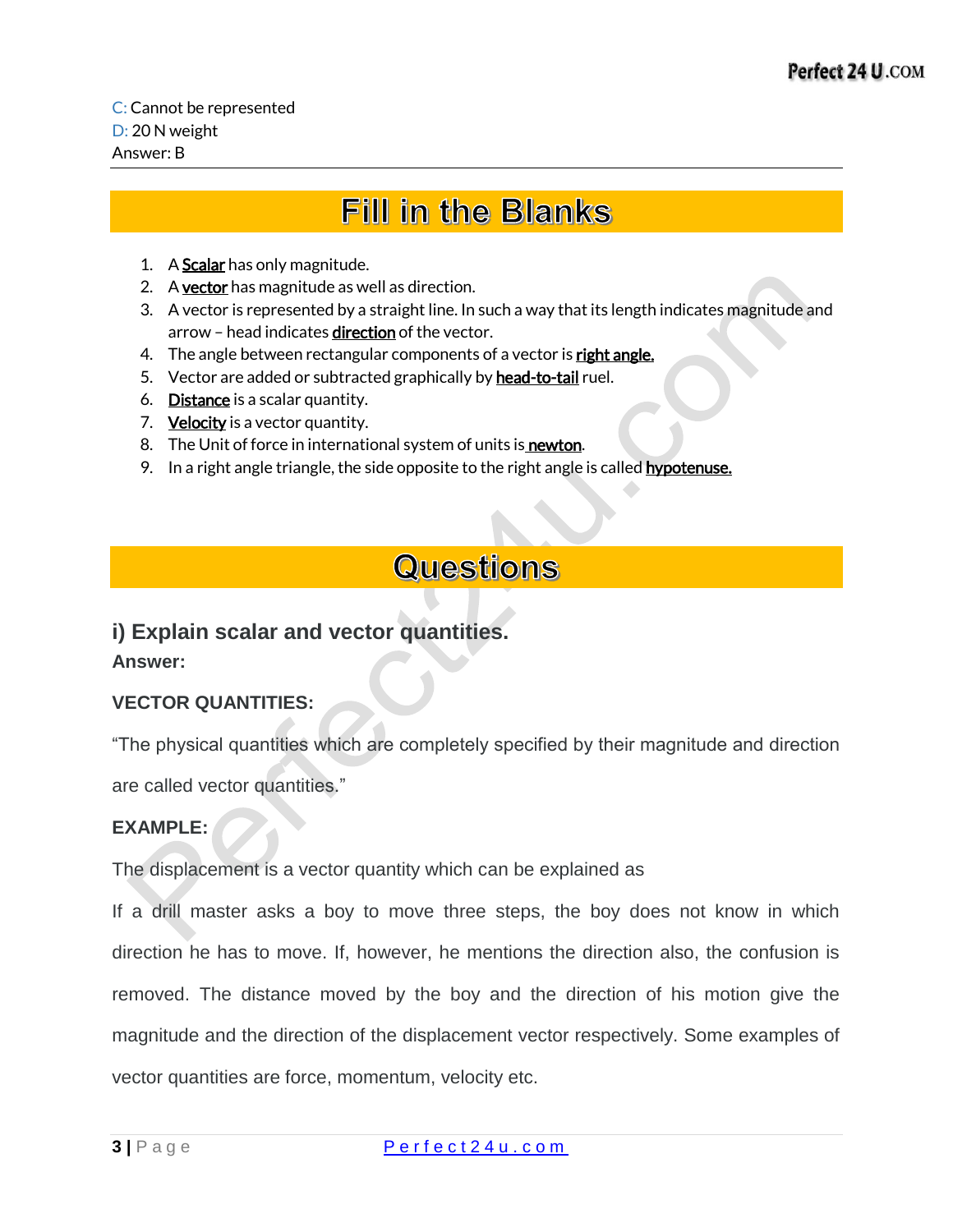#### **SCALAR QUANTITIES:**

"The physical quantities which are specified by their magnitude and a unit are called scalar quantities."

#### **Examples:**

Time, distance, energy, volume, speed, etc. are all the scalar quantities. The normal rules of arithmetic are used to add, subtract, multiply and divide the scalar quantities.

# **ii) Mention which of the following quantities are scalars and which are vectors. Speed, velocity, force, mass, weight, displacement, work, temperature, wavelength, torque, acceleration, momentum. Answer:**

Scalar quantities: speed, mass, work, temperature, wavelength.

Vector quantities: velocity, force, weight, displacement, torque, acceleration, momentum.

## **iii) How can a vector be represented in magnitude and direction both? Answer:**

The vector is represented by an arrow. The length of the arrow gives the magnitude of the vector and the arrowhead shows the direction.

## **iv) What do you know about multiplication of a vector by a number? Answer:**

#### **MULTIPLICATION OF A VECTOR BY A NUMBER:**

When a vector is multiplied by a number it remains a vector quantity. If the number, say n, is positive the new vector has magnitude n times the magnitude of the original vector and its direction remains the same.

#### **EXAMPLE:**

When a vector is multiplied by positive number: If a vector F is represented by a directed F line segment of length 2 cm, vectors  $2F$ , and  $\frac{1}{2}$  F will be represented by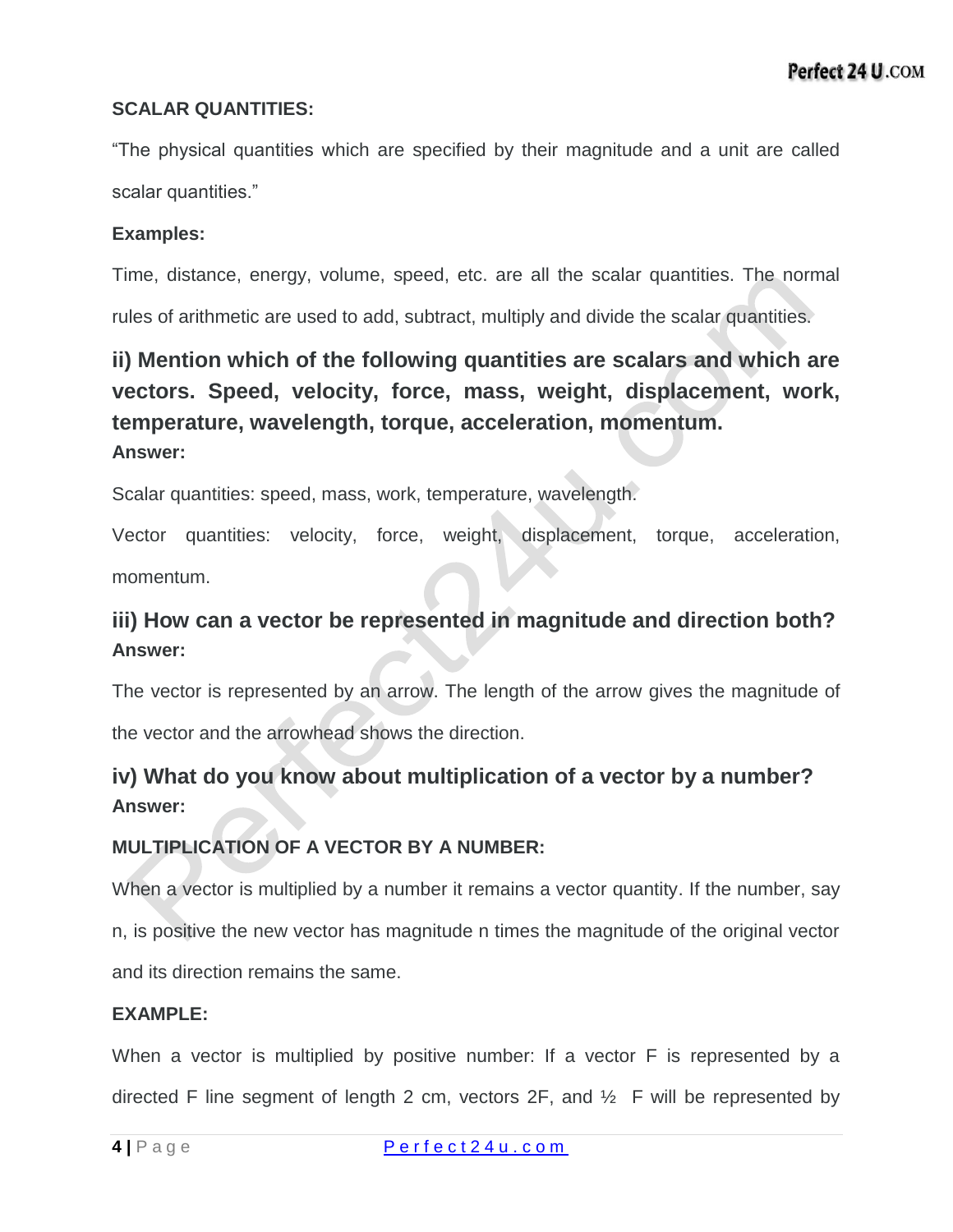

directed lines segments of length 4 cm and 1 cm respectively**,**

#### **Note:**

Note that the lines representing these vectors are parallel to one another, with their arrow-heads pointing in the same direction.

When a vector is multiplied by a negative number:

In case the vector F is multiplied by a negative number, say -n, the new vector has magnitude n times the magnitude of the original vector and direction, opposite to that of F. The vectors F, -2F and  $\frac{1}{2}$  F have been shown in the figure.

21

#### **NOTE:**

Note that the negative sign causes a reversal of the direction of the arrow-head.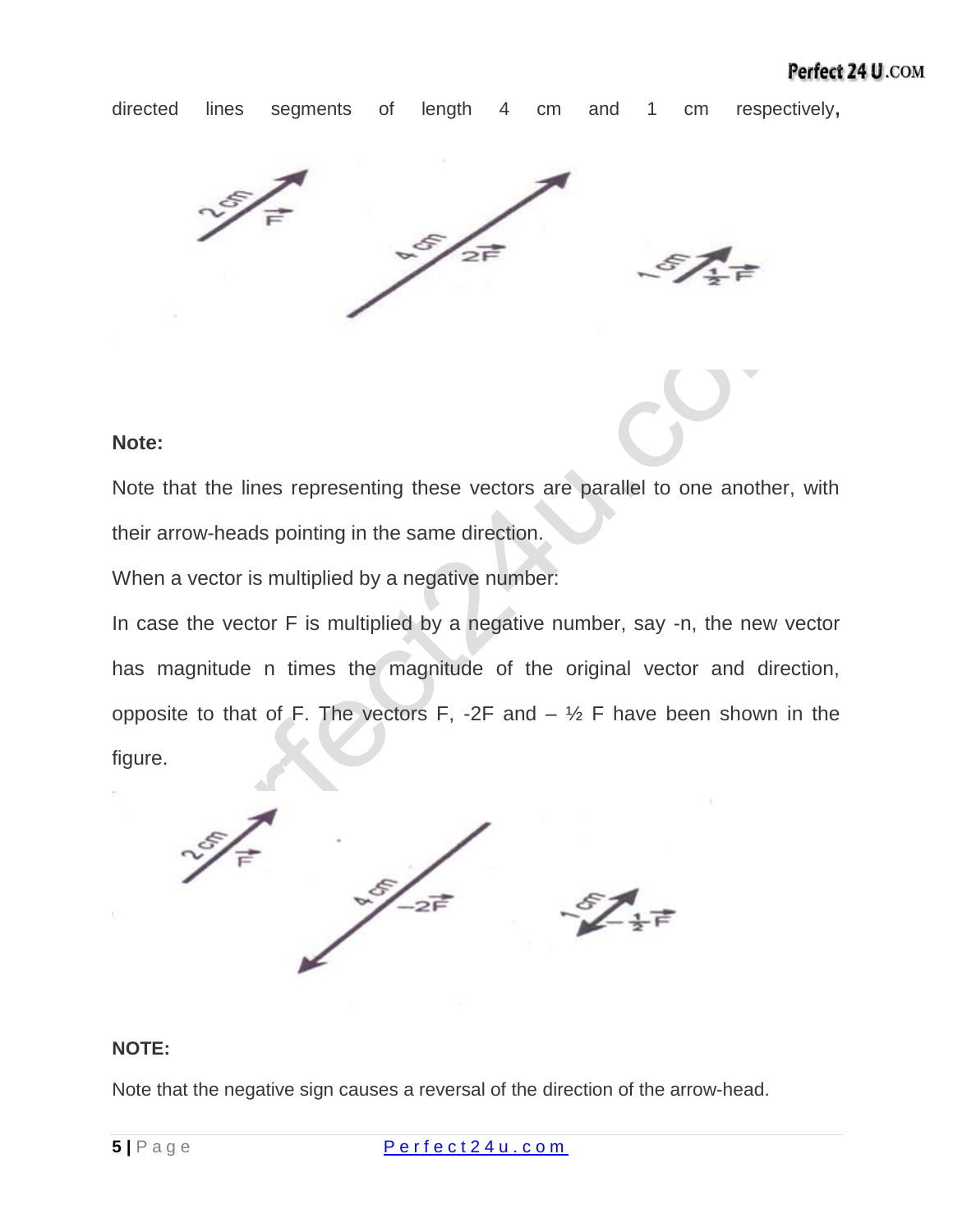# **v) Define the terms negative vector and resultant vector. Answer:**

#### **Negative Vector:**

The negative vector (-A) of a vector A is such that it has the same magnitude as that of

A but opposite direction.

#### **Resultant Vector:**

The addition of two or more vectors can be represented by a single vector, which is termed as a resultant vector.

#### **vi) Explain head to tail rule of vector addition. Answer:**

#### **Head-to-tail rule:**

To add vectors graphically we use the head-to-tail rule. Draw the representative lines of vectors A and B on a suitable scale with respect to a system of convenient reference axes. Redraw their representative lines such that the head of A coincides with the tail of B. Draw the representative lines of another vector R, from the tail of A to the head of B, as shown in the figure.



The vector R represents the resultant of A and B.This method of adding vectors is known as head-to-tail rule of vector addition.

For addition of three or more vectors: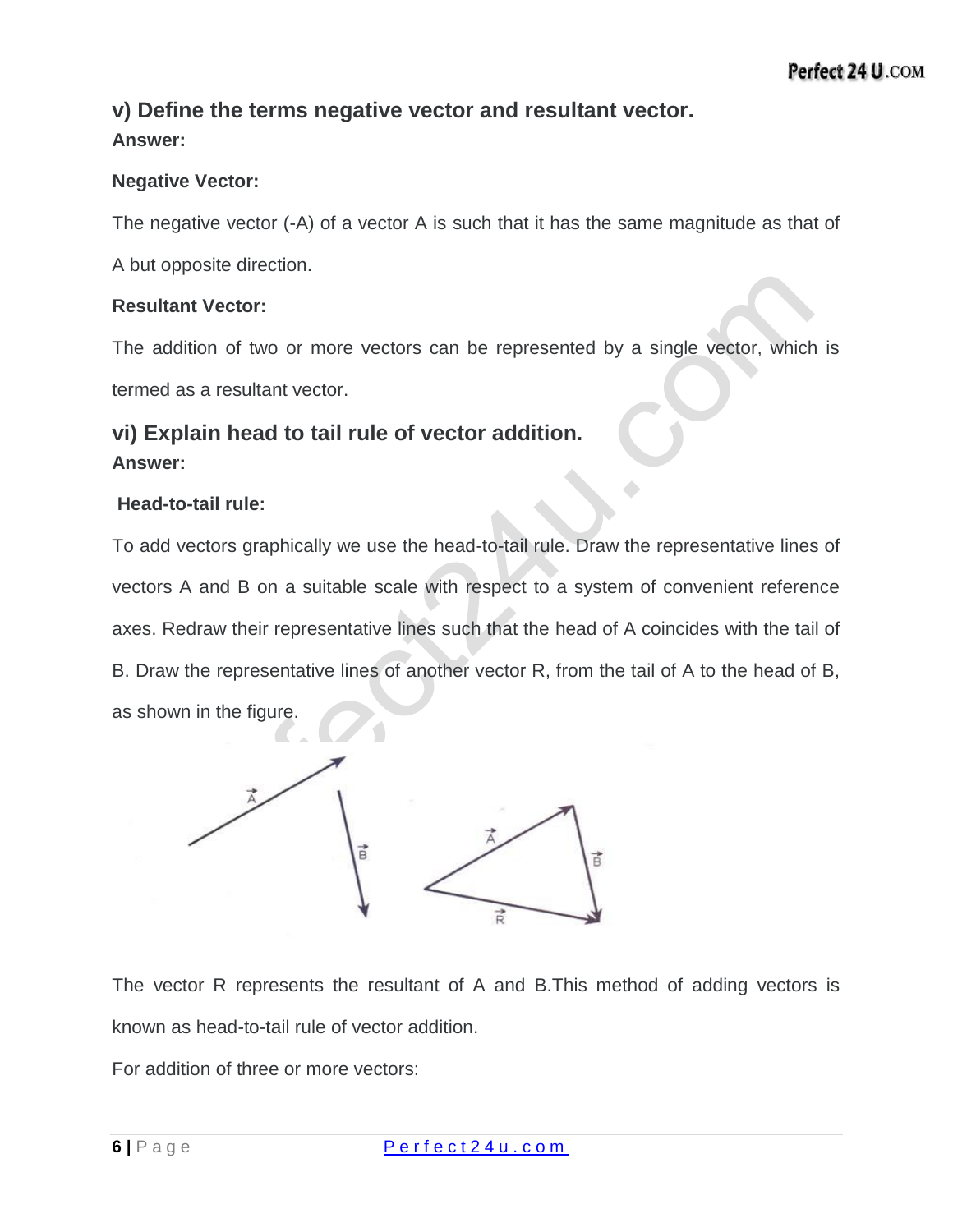In order to add three or more vectors graphically, they are drawn on a suitable scale such that the head of one coincides with the tail of the other. The resultant vector is given, in magnitude and direction, by the straight line directed from the tail of the first vector to the head of the last one.

For parallel vectors:

If a number of vectors act parallel to each other, the resultant of such vectors is a vector, whose magnitude is equal to the sum of the magnitudes of all the vectors to be added and its direction is the same as the direction of all the vectors.

# **vii) What are rectangular components of a vector? How are they determined?**

#### **Answer:**

#### **Rectangular components of a vector**

The vectors, whose sum is equal to a given vector, are called the components vectors of that vector. A vector can be resolved into two components, at right angles to each other; such components are called rectangular components of the vector.



#### **Explanation:**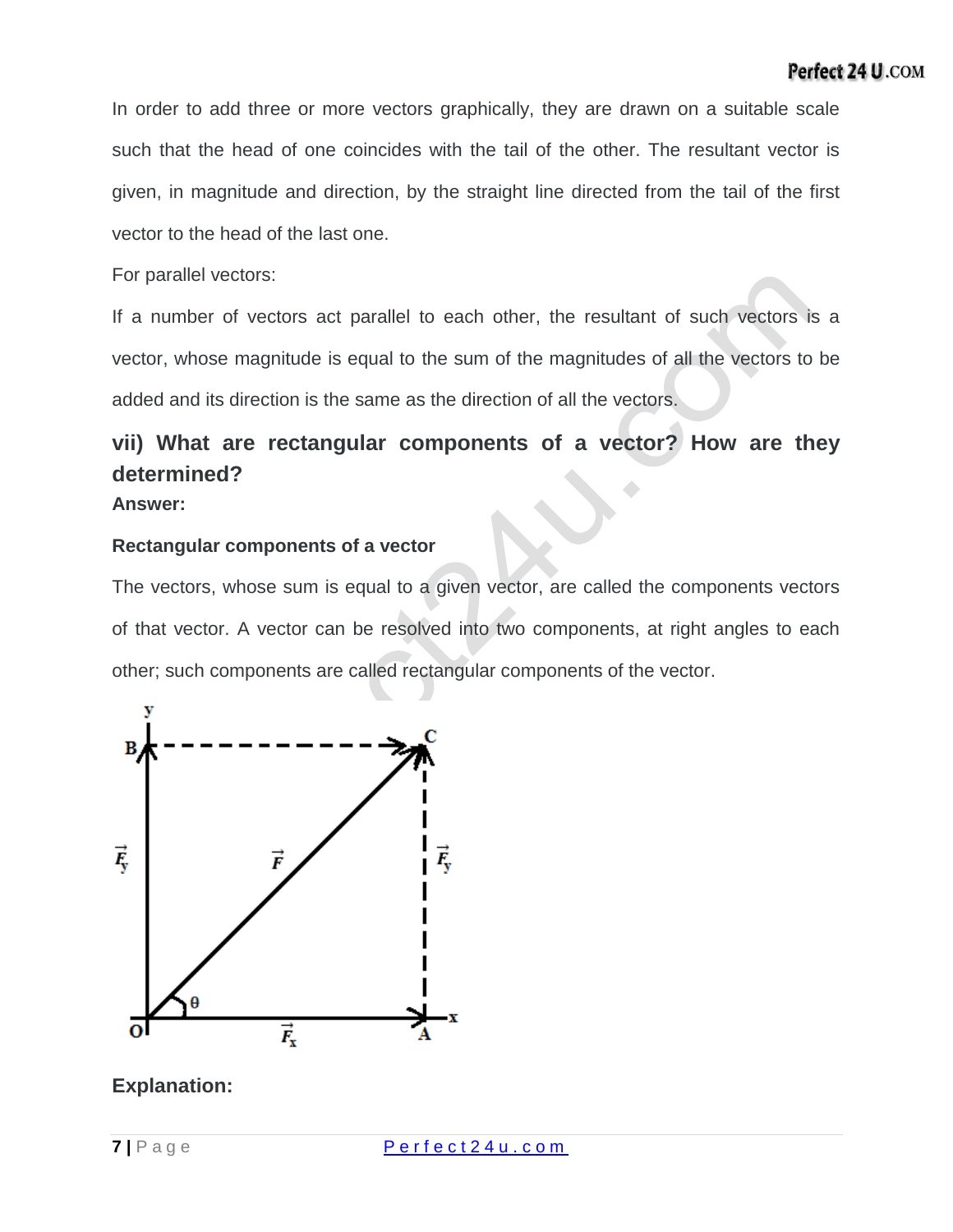Consider a vector F as shown in figure. In order to resolve that vector into its effective rectangular components, we draw two perpendiculars CA and CB from the head of the vector F to x-axis and y-axis respectively as shown in figure. Now consider two vectors represented by directed line segments OA and OB or AC as shown. OA is along the x-axis, we shall denote this vector by  $F_x$ . Similarly the vector OB or AC, having its direction along or parallel to the y-axis, is denoted by the vector Fy. The sum of vectors Fx and Fy, by the head to tail rule is equal to F, and they are also at a right angle to each other. Therefore  $F_x$  and  $F_y$  are the rectangular components of vector F.

They can be determined in terms of magnitude of F and trigonometric ratios of angle θ. In the right angle triangle OAC, we have

$$
\cos \theta = \frac{OA}{OC} \quad or \quad OA = OC \cos \theta
$$

**In the form of vector F and its components, we can write it an**

 **Fx = Fcosθ ………….. (1)**

**Similarly,**

$$
\sin \theta = \frac{AC}{OC}
$$
 or AC = OC sin  $\theta$ 

**Therefore**

 **F<sup>y</sup> = F sinθ ………..... (2)**

**Thus rectangular components of a vector can be determined by using equations** 

**(1) and (2).**

**viii) How can a vector be determined if its rectangular components are known?**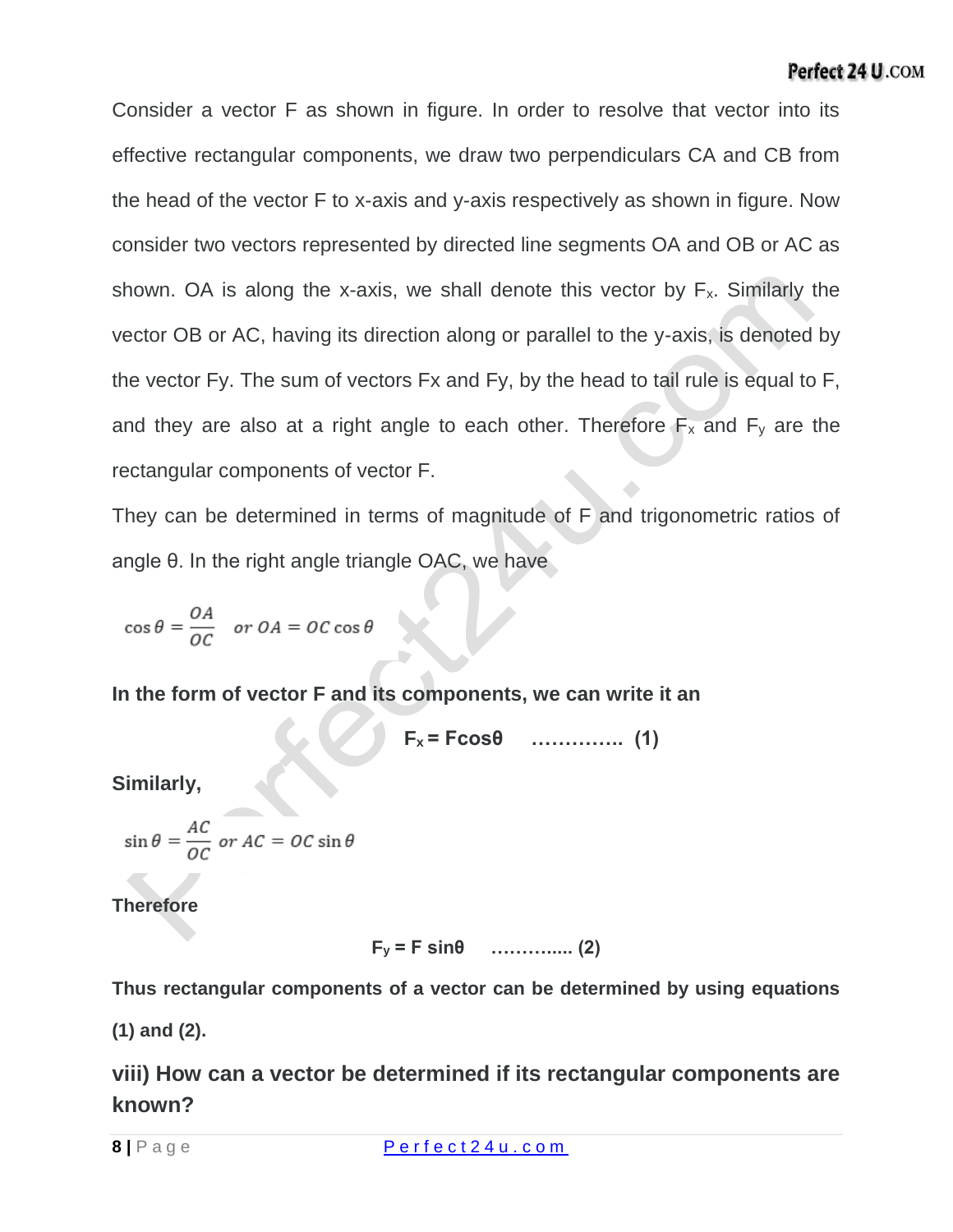#### **Answer:**

If the rectangular components of a vector are given, then the magnitude and direction of that vector can be determined.

#### **EXPLANATION:**

Consider rectangular components of a vector  $F$  as  $F_x$  and  $F_y$  which are represented by directed line segments OA and OB respectively, both magnitude and direction. Adding these two components by head-to-tail rule, we can see from the following figure that the directed line segment OC represents the vector, in both magnitude and direction of the vector F.



To derive the expressions for the magnitude and direction of F in terms of the magnitudes of the rectangular components  $F_x$  and  $F_y$ , consider the right-angled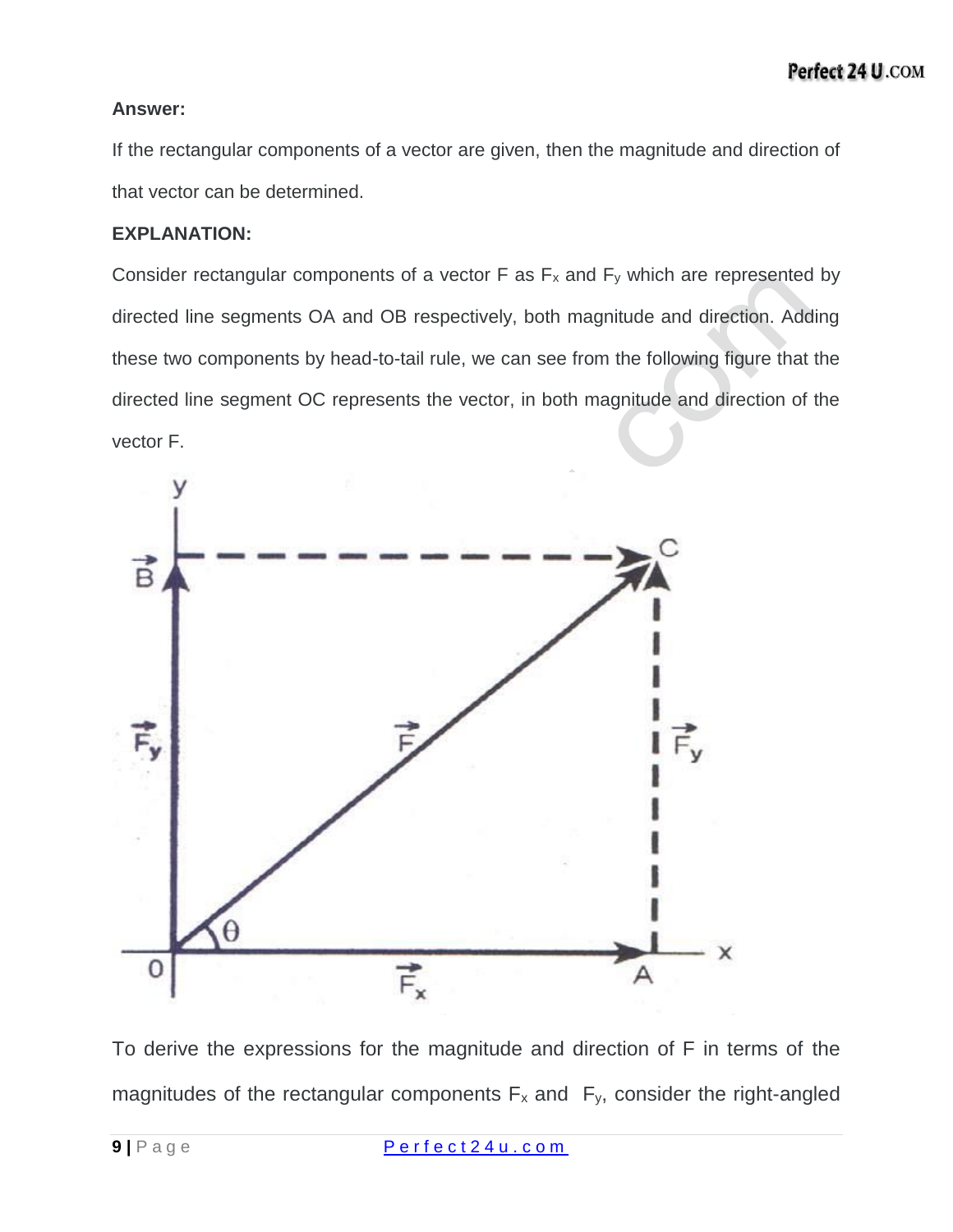triangle OAC. By using Pythagoras theorem, we have  $OC<sup>2</sup> = OA<sup>2</sup> + AC<sup>2</sup>$ 

Or 
$$
\mathsf{F}^2 = \mathsf{F}_x{}^2 + \mathsf{F}_y{}^2
$$

or

Above equation gives the magnitude of the vector F.

And the direction of that vector is given by finding the angle of the vector as follows,

$$
\tan \theta = \frac{AC}{OC}
$$

$$
tan\theta = \frac{F_y}{F_x}
$$

#### **Which gives?**

$$
\tan^{-1}\theta = \frac{F_y}{F_x} \qquad \dots \dots \dots \dots \dots (b)
$$

Thus the equations (a) and (b) completely determine the vector F in terms of its rectangular components.

# **ix) Is it possible to combine two vectors of different magnitudes to give a zero resultant? If not, can three vectors be combined? Answer:**

No, it is not possible to combine two vectors of different magnitude in order to get zero resultant. In order to get their resultant zero they should be equal in magnitude and opposite in direction. However, three vectors can be added to get zero resultant. If the three vectors are such that they can be represented by the sides of a triangle taken in cyclic order, then the vector sum of three vectors will be zero. Let three vectors A, B and